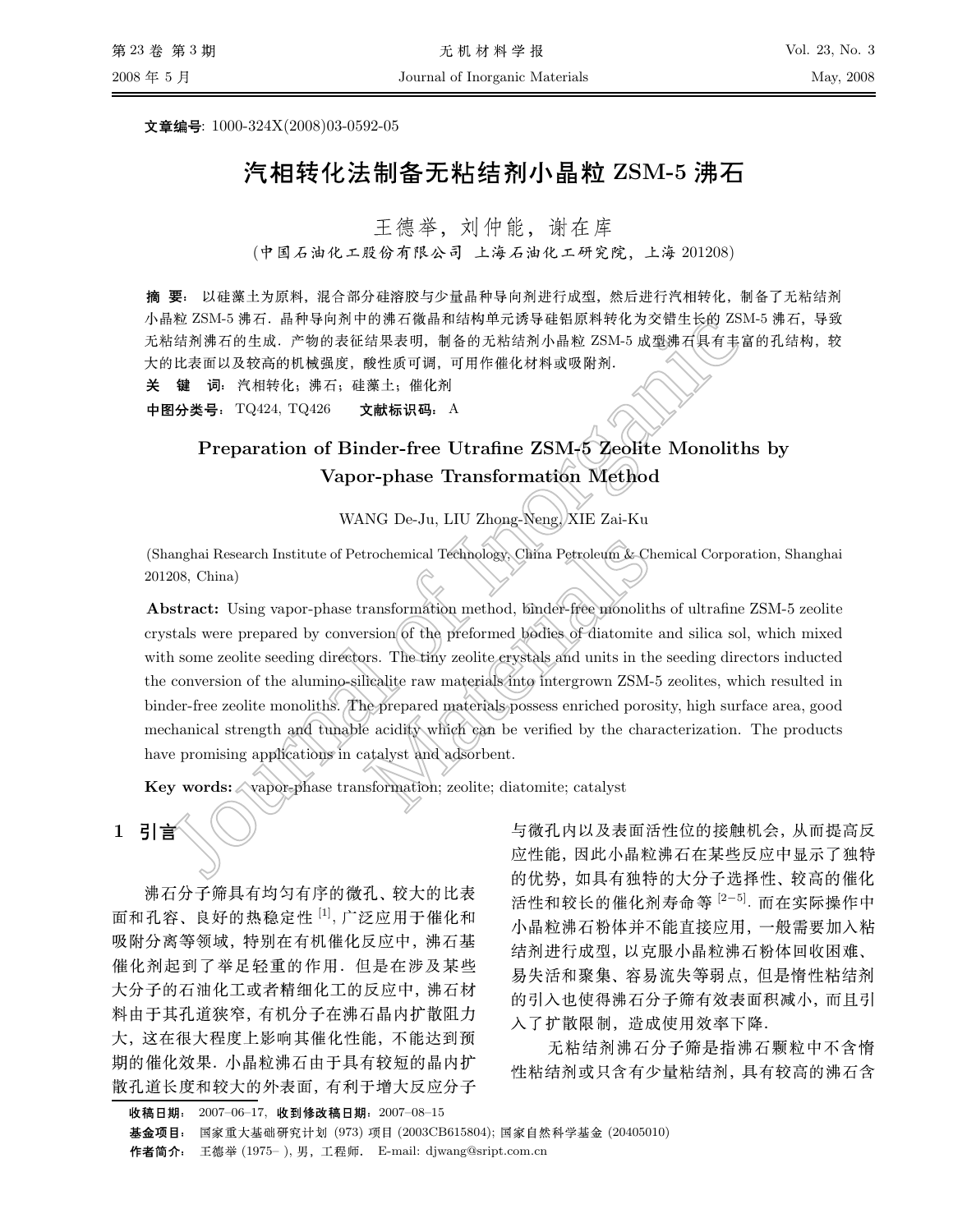量,因此可利用的有效表面积较大,可能在某些有 机反应中会具有较好的催化性能. 无粘结剂沸石分 子筛可通过对沸石粉体进行机械压片获得, 也可以 通过自组装制备 <sup>[6-8]</sup>, 但是较弱的机械强度和较高 的成本限制了它们的实际应用, 某些硅铝酸盐矿物 或者无定形的二氧化硅通过化学转化的方法也可 以获得大小不一的沸石块 [9-11], 对沸石晶种修饰的 二氧化硅前驱体进行液固相转晶也能够得到沸石 块材料 [12-14].

本工作采用汽相转化法制备具有较高机械强 度的无粘结剂小晶粒 ZSM-5 沸石块材料.

#### $2<sup>1</sup>$ 实验部分

#### 2.1 仪器及原料

样品形貌和晶粒大小在 Philips XL30E 扫描电 子显微镜 (SEM) 上完成; X 射线多晶粉末衍射 (XRD) 在 Rigaku D/max-1400 型 X 射线衍射仪上 测得, 以铜靶 Kα线, 在管压 40kV, 管电流 40mA 下扫描, 范围为  $2\theta=5^\circ \sim 50^\circ$ ; 低温物理吸附在 Micromeritics 公司 Tristar 3000 物理吸附仪上进行, 通过 NH<sub>3</sub> 吸附程序升温脱附 (NH<sub>3</sub>-TPD) 的方法表 征样品的酸性, 称取 50mg 样品置于试样管中, 在 600°C 下通入 He 气预处理 2h, 冷却至室温后通入 NH<sub>3</sub> 吸附至平衡, 升温至 150℃ 吹扫 30min 脱除物 理吸附的氨, 以 10°C·min<sup>-1</sup> 的升温速率脱附, 色谱。 (热导检测仪)检测脱附 NH3 的信号 >

四丙基氢氧化铵 (TPAOH, 25wt%), 正硅酸四乙 酯 (TEOS, 98wt%), 硅溶胶 (广州化工厂, 工氧化硅 含量 40wt%), 硅藻土(测定组成为: SiO2 87.74wt%, Al 1.44wt%, Ca 0.18wt%, Fe 0.80wt%, K 0.24wt%, Mg 0.30wt%, Na 0.09wt%, 其它 9.21%.), 白炭黑, 乙 二胺 (A.R.)、三乙胺 (A.R.). 晶种导向剂是参照文 献方法<sup>[15]</sup> 利用四丙基氢氧化铵 (TPAOH) 溶液、 TEOS 和水按照 (TPA)<sub>2</sub>O:5.5SiO<sub>2</sub>:22EtOH:90H<sub>2</sub>O 的 摩尔比混合搅拌均匀在一定温度下老化制备所得.

#### 2.2 材料的制备

#### 2.2.1 原料挤条成型

按照表1配比称取所需原料,加入适量上述制 备的晶种导向剂、硅溶胶以及水进行混捏挤条, 然后干燥备用, 得到  $\phi2mm\times(2\sim6)mm$  的圆柱状产 物.

#### 2.2.2 无粘结剂小晶粒 ZSM-5 沸石的制备

在 100mL 晶化釜中预先加入 15g 摩尔比为 2:9:6 的三乙胺,乙二胺和蒸馏水的混合物, 将 30g 上述 制备的圆柱状前驱体置于反应釜中多孔不锈钢网 上方密封后参照文献 [16] 在180°C 自升压力下汽相 转化处理 5d. 产物取出后用蒸馏水洗涤, 晾干后在 空气气氛中于 600°C 焙烧 4h.

### 3 结果和讨论

硅藻土是一种天然的富含硅铝酸盐的沉积岩 矿物, 具有微米级的孔道结构, 主要用于助滤剂、 保温材料和催化剂载体,也可用作合成沸石的硅铝 原料 17,18 汽相转化法是一种有效转化包括硅铝矿 物在内的硅铝原料制备沸石的方法 [18,19], 实验首先 考察了汽相转化之前的 S1 样品, 将硅藻土和少量 硅溶胶混桿挤条成型的 S1 样品, 焙烧后进行 XRD



#### 图 1 样品的 XRD 图谱

Fig. 1 XRD patterns of the samples

S1 before (a) and after (b) vapor-phase transformation, and S2 after vapor-phase transformation  $(c)$ 

| 表 1 不同原料配比制备沸石产物的 BET 表面积 |                                                                                    |  |  |  |  |  |  |
|---------------------------|------------------------------------------------------------------------------------|--|--|--|--|--|--|
|                           | Table 1 Surface area of products prepared from raw materials with different ratios |  |  |  |  |  |  |

| Samples        | Raw materials/ $g$ |            |                  | BET surface                  | External surface             |
|----------------|--------------------|------------|------------------|------------------------------|------------------------------|
|                | Diatomite          | Silica sol | Seeding director | $\rm{area/m^2 \cdot g^{-1}}$ | $\rm{area/m^2 \cdot g^{-1}}$ |
| S1             | 300                | 15         | 15               | 224.7                        | 87.1                         |
| S <sub>2</sub> | 200                | 300        | 30               | 304.3                        | 143.4                        |
| S3             | 200                | 300        |                  | 28.6                         | 22.5                         |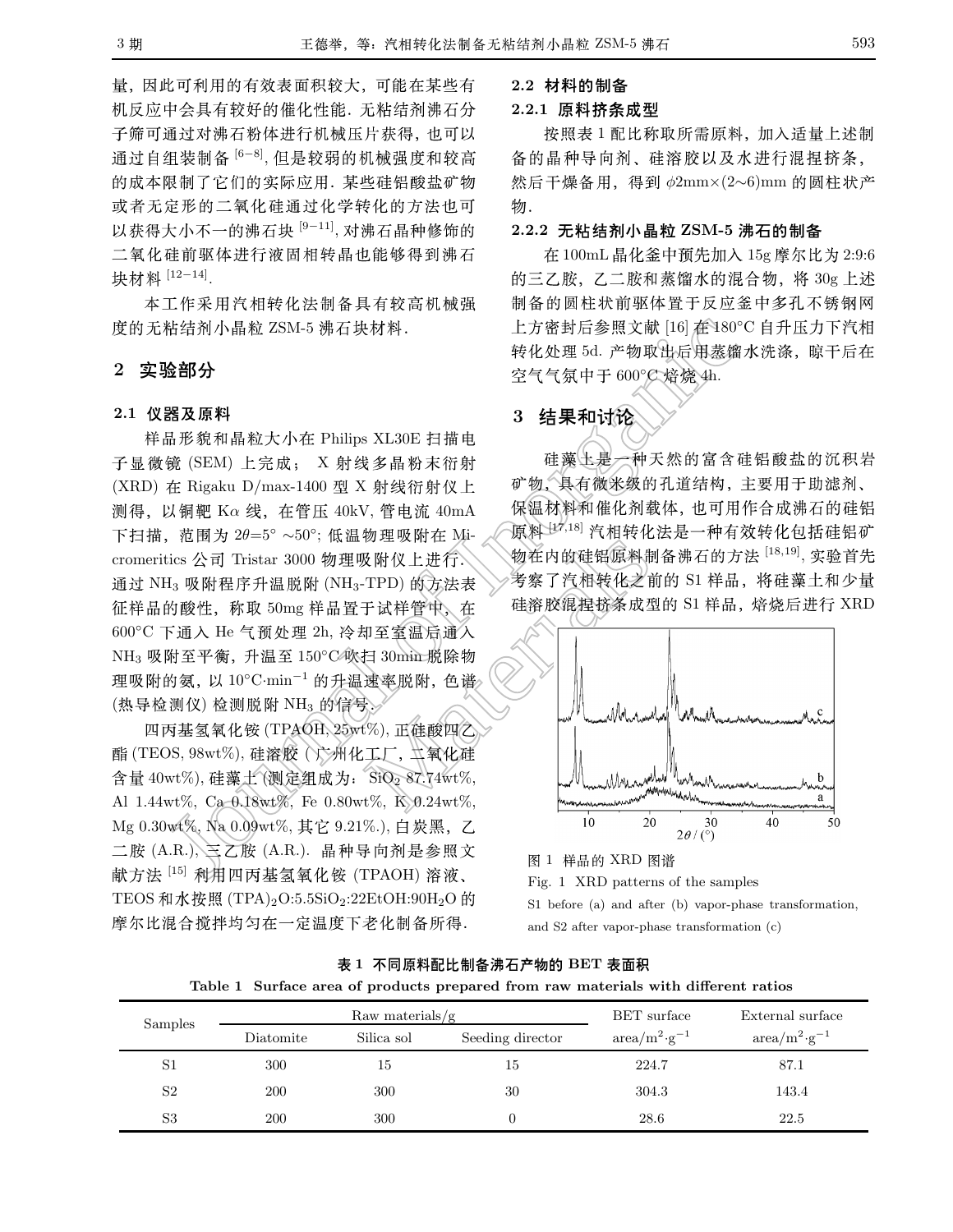表征, 其 XRD 图谱无明显的特征衍射峰出现, 只是 在15°~30°之间出现了弥散的馒头峰(图1a),表明 其主要成分为无定形物质. 对 S1 样品进行汽相转 化处理 5d, 所得产物保持了原来的圆柱体形状, 其 XRD 图谱 (图 1b) 与未转化之前的样品 (图 1a) 比 较显示原有的代表无定形相的衍射弥散峰基本消 失,而 MFI 沸石特有的晶相特征衍射峰出现,表 明 ZSM-5 沸石晶体生成, 并且消耗了原料中的无 定形硅铝物质,硅藻土已经基本转化. 对 S1 汽相 转化处理 5d 后的样品进行扫描电镜观察, 其截面 的 SEM 照片显示所获得的无粘结剂小晶粒 ZSM-5 成型沸石内部由不规则的晶体构成, 颗粒大小约 在 200~500nm 范围之内 (图 2(a)). 扫描电镜还显 示构成无粘结剂小晶粒 ZSM-5 成型沸石的颗粒之 间相互交错生长 (图 2(a)), 这就保证了成型体具 有较高的强度. 沸石颗粒之间的交错生长、颗粒 之间的互相堆积以及原来硅藻土的孔道保留的空 隙产生了大孔结构, SEM 结果表明这些大孔的尺 寸约在 100~1000nm 之间 (图 2(a)). 汽相转化处理 5d 的样品的 BET 表面积通过低温氮吸附测定为 224.7m<sup>2</sup>·g<sup>-1</sup>, 其外比表面积达到 87.1m<sup>2</sup>·g<sup>-1</sup>

加入更多的硅溶胶与硅藻土进行成型后汽相 转化所得的 S2 产物比 S1 产物具有更高的结晶度 (图 1(b),(c)), S2 产物的 XRD 谱图中 ZSM-5 沸石的 衍射峰比 S1 产物高. 硅溶胶在成型过程中起到了 粘结剂的作用, 而在汽相转化过程中硅溶胶提供 的硅源又是一种比硅藻土更容易转化为ZSM5沸 石的原料,含有较多硅溶胶的前躯体 ZSM-5 沸石 生长的速度要快, 所以生成的 S2 无粘结剂小晶粒 ZSM-5 沸石产物具有更高的结晶度. S2 产物的 横截面的 SEM/照片显示 ZSM-5 沸石晶体的尺寸在 100~500nm 左右, 在 S2 样品中可以看到硅藻土原 有的多孔骨架结构被保留下来 (图 2(b), (c)), 并且 这种多孔骨架结构已经是由小晶粒的 ZSM-5 沸石 晶体交错生长在一起构成的. 硅藻土宏观结构的 保存是由于硅溶胶提供了更易转化的活性二氧化 硅,因此避免了过度从硅藻土中抽出硅铝物质,从 而保留了硅藻土的多孔骨架结构. 小晶粒 ZSM-5 沸石之间的交错生长使得沸石晶粒在没有粘结剂 的情况下自支撑为沸石块材料,并且具有较高的 机械强度, S2 样品的抗压强度高达 1.15MPa, 因此 该方法制备的样品具有足够的强度应用于工业催 化、吸附分离等领域.

利用物理吸附表征了 S2 产物的织构性质 (图 3a), S2 产物的氮气吸附脱附等温线在低压区有一

个类似于 I 型的强烈吸附, 在 P/Po >0.45 的高压 区有一个明显的滞后环. 在低压区的强烈吸附来 源于产物中的沸石微孔,而高压区的滞后环则表 明产物中存在部分介孔, 主要来源于沸石颗粒之 间的交错生长、互相堆积以及原来硅藻土的孔道 保留的空隙. S2 样品的 BET 表面积和微孔孔容 分别为 304.3 和 0.08cm<sup>3</sup>·g<sup>-1</sup>, 而其外比表面积高达 143.4m<sup>2</sup>·g<sup>-1</sup>, 占了 BET 比表面积的 47%, 几乎是其 BET 比表面积的一半, 这可能对于大分子反应具 有更大的可利用的有效表面积. 高的外比表面主 要是因为小晶粒的 ZSM-5 沸石晶体交错生长在一 起,因此在焙烧的过程中不会发生像小晶粒沸石粉 体那样的团聚, 从而保留了较高的外比表面积. 而 S1 产物中硅藻土宏观骨架的坍塌造成了部分外比 表面积的损失, 因此外比表面积低于 S2 产物 (表 1). S1 产物的微孔孔容为 0.06cm<sup>3</sup>·g<sup>-1</sup>, 相比 S2 产 物较低的微孔孔容和吸附容量(图3)可能是由于 部分硅藻土原料未全部转化或者由于硅藻土中含 有较高的杂质造成的.

在前躯体成型过程中混入的少量晶种导向剂 在转化硅藻土和其它二氧化硅硅源形成 ZSM-5 沸 石时起到重要作用. 在晶种导向剂的制备过程中, 大量的 ZSM-5 沸石结构单元或者微晶形成, 表征结 果显示制备的晶种导向剂包括 Silicalite-1 沸石纳米 颗粒、含沸石初级或次级结构单元的二氧化硅以及 模板剂 TPAOH 的混合胶体溶液. 在原料成型过程 中晶种导向剂胶体溶液极易分散,其中 Silicalite-1 沸石纳米颗粒、含沸石初级或次级结构单元的二 氧化硅在汽相转化过程中作为成核中心诱导或者 加速 ZSM-5 沸石的形成和生长, 并可降低沸石的 晶粒度. 在晶种导向剂的诱导晶化作用下, 包括硅 藻土以及硅溶胶在内的硅源在有机胺蒸汽气氛中 逐渐围绕晶种长大形成交错生长的沸石块材料, 并最终形成了无粘结剂的小晶粒 ZSM-5 沸石. S3 在成型过程中不加入晶种导向剂 (表 1), 在相同条 件下进行汽相转化,产物的 XRD 图谱显示没有任 何 ZSM-5 沸石分子筛形成, 这一点也可以从产物 较低的 BET 比表面积 (表 1) 和较低的吸附容量得 以证实(图 3c). 这说明晶种导向剂在汽相转化制备 无粘结剂小晶粒 ZSM-5 沸石过程中起到了至关重 要的作用.

酸性质是沸石分子筛材料的重要方面, 对 S2 产物进行了 NH<sub>3</sub>-TPD 表征. S2 产物在 170~480℃ 之间有一连续的峰 (图 4a), 而经过与硝酸铵溶液进 行离子交换在 600℃ 焙烧之后的 S2 产物在 170~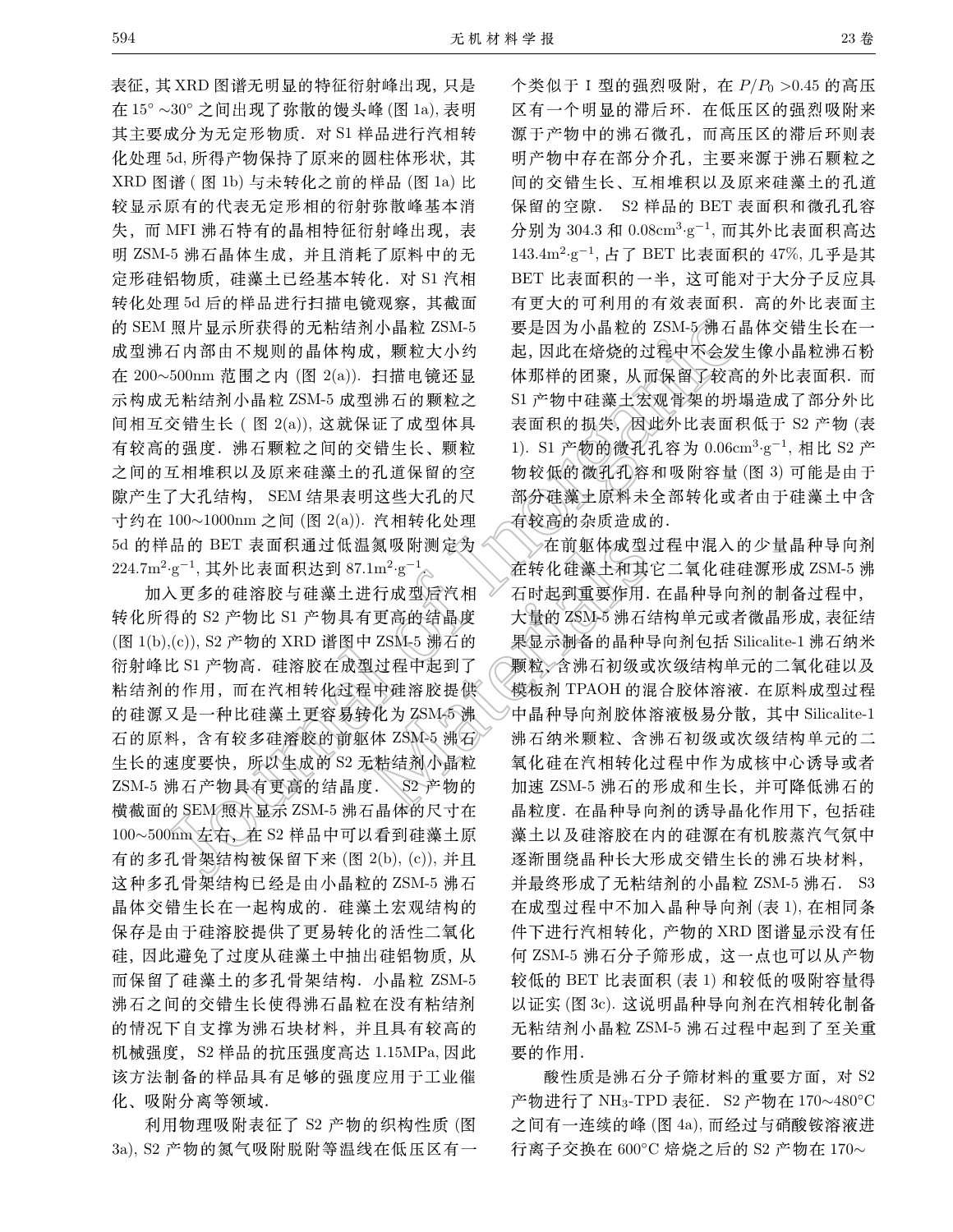

图 2 样品的扫描电镜照片: S1 样品的截面图 (a), S2 样品的截面图 (b,c) 及原料硅藻土 (d) Fig. 2 SEM images of (a) S1 products, (b,c) S2 products and (d) diatomite



图 3  $S2(a)$   $\leq$   $S1(b)$  和  $S3(c)$  的氮气吸附脱附等温线 Fig. 3 Nitrogen gas absorption-desorption isotherms of the  $S2$  (a),  $S1$  (b) and  $S3$  (c) products

480℃ 有两个明显的峰 (图 4b), 峰顶分别在 205 和 370℃, 而 370℃ 的峰远远大于 205℃ 的峰. 这表明 经过一次铵离子交换焙烧,样品酸性质发生了较 大变化, 总酸量和强酸量都增大, 而弱酸量有所减 小.

### 4 结论

}X3}1d}XSY~\$h{D 结成型的硅藻土成型体进行汽相转化, 制备了无 粘结剂小晶粒 ZSM-5 沸石块材料. XRD 、 SEM  $\sim$  1.2 M  $\sim$  1.4 M  $\sim$  1.4 M  $\sim$  1.4 M  $\sim$  1.5 M  $\sim$  1.4 M  $\sim$  1.4 M  $\sim$  1.4 M  $\sim$  1.4 M  $\sim$  1.4 M

图 4 S2(a) 和 NH<sup>+</sup> 交换 S2(b) 的 NH<sub>3</sub>-TPD 曲线 Fig. 4 NH<sub>3</sub>-TPD profiles of the S2 (a) and (b)  $NH_4^+$ ion-exchanged S2 products

小晶粒 ZSM-5 成型沸石具有丰富的孔结构, 较大 的比表面以及较高的强度,酸性质可调,具备了用 作工业催化剂和吸附剂的基础,可以满足一些实 际操作中的应用.

### 参考文献

- [1] Breck D W. Zeolite Molecular Sieves, Wiley, New York 1974.
- [2] Camblorm M A, Corma A, Martinez A, et al. Appl. Catal. A, 1989, 55 (1): 65–74.
- [3] Shiralkar V P, Joshi P N, Eapen M J, et al. Zeolites, 1991, 11 (5): 511–516.